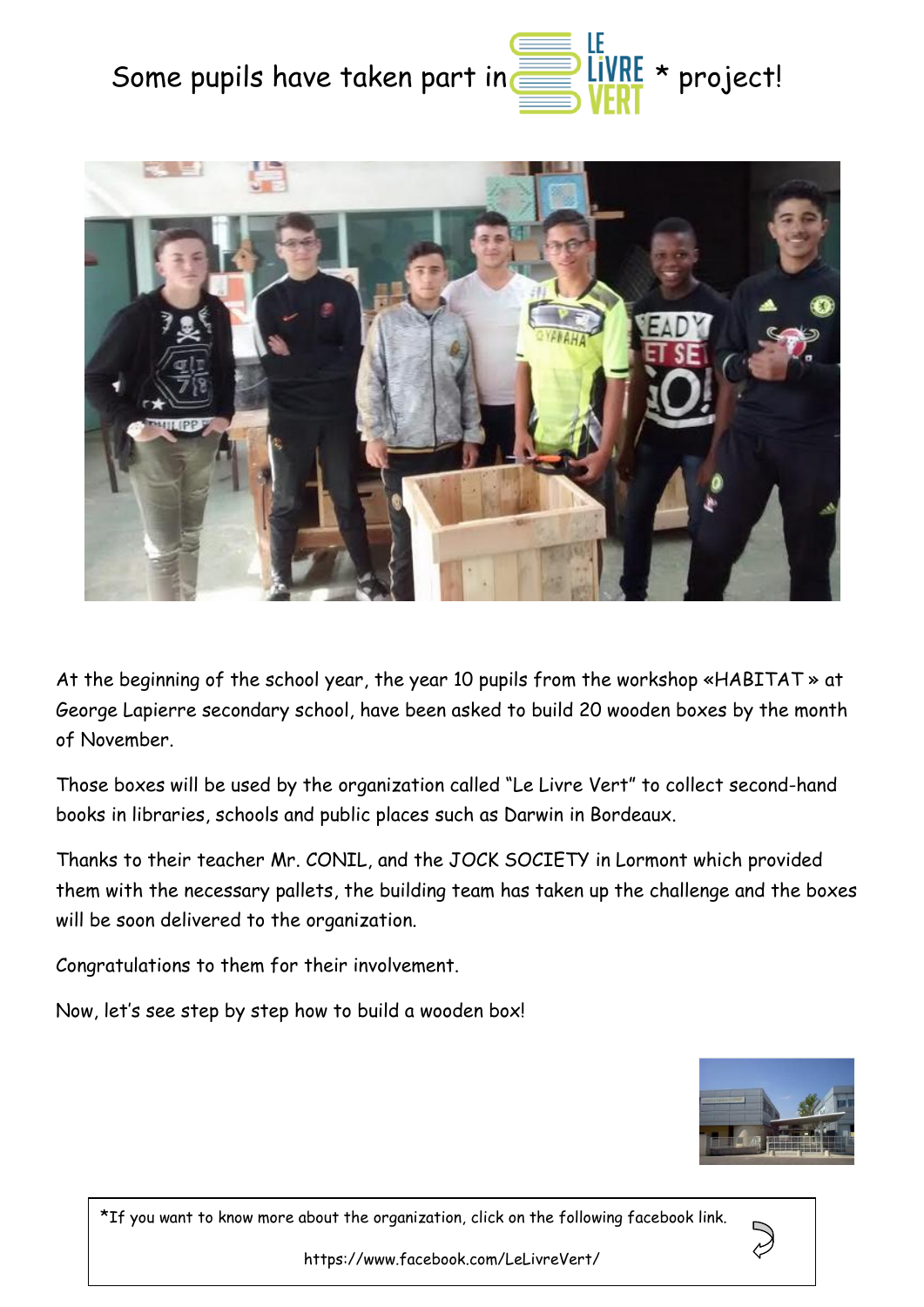Leonardo and Angel dismantle the pallets with a hammer and a clawbar.





### **Step 2**

Paul and Samy remove the nails from the pallets with a nail wrench.

If it's too difficult, they fold the nails down against the wood with a hammer.



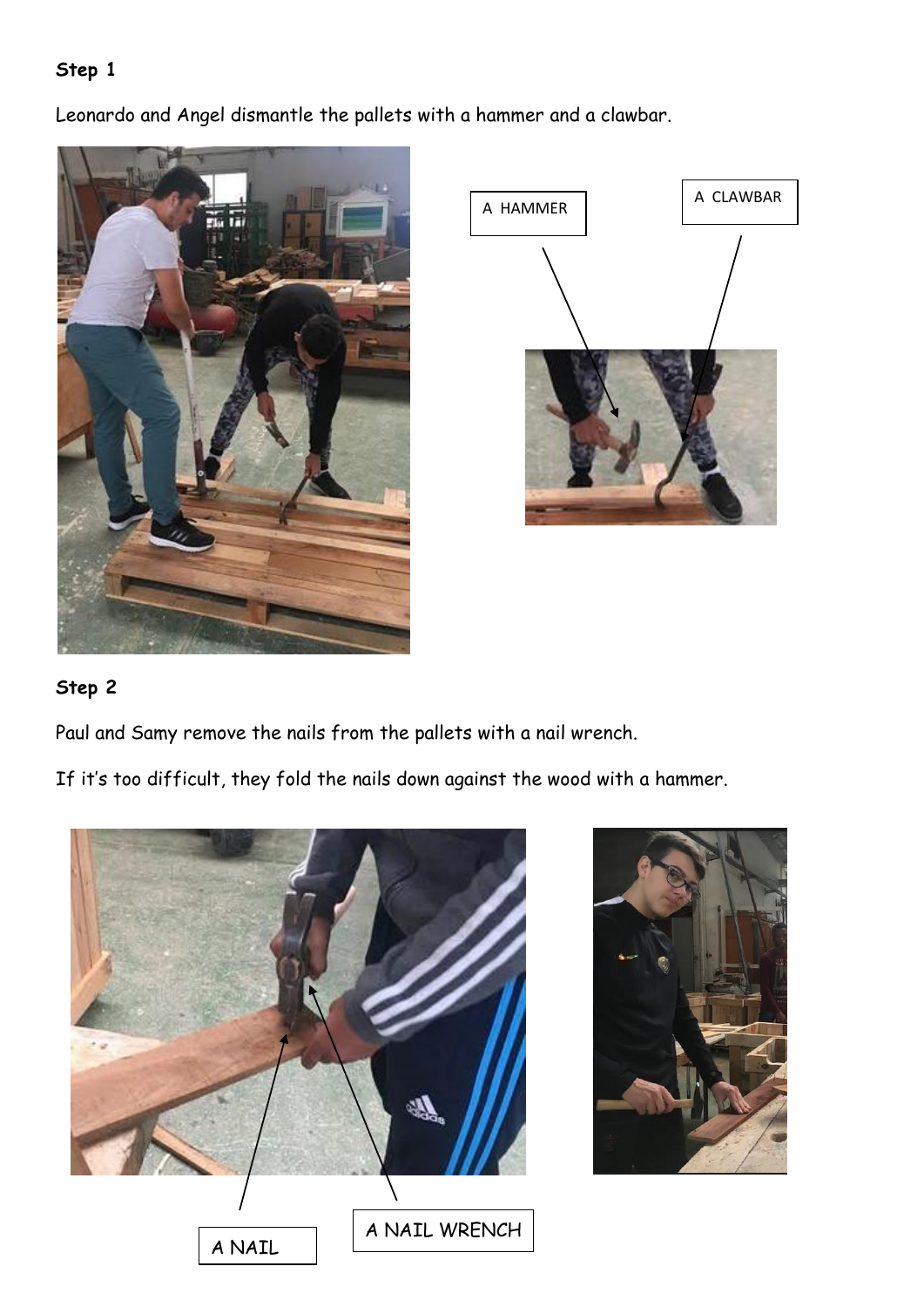

Each student draws the lines on the base and the pallets for the building of the boxes. The lines are used for the next steps.

#### **Step 5**

Sonï drills holes in the boards with a drilling machine.

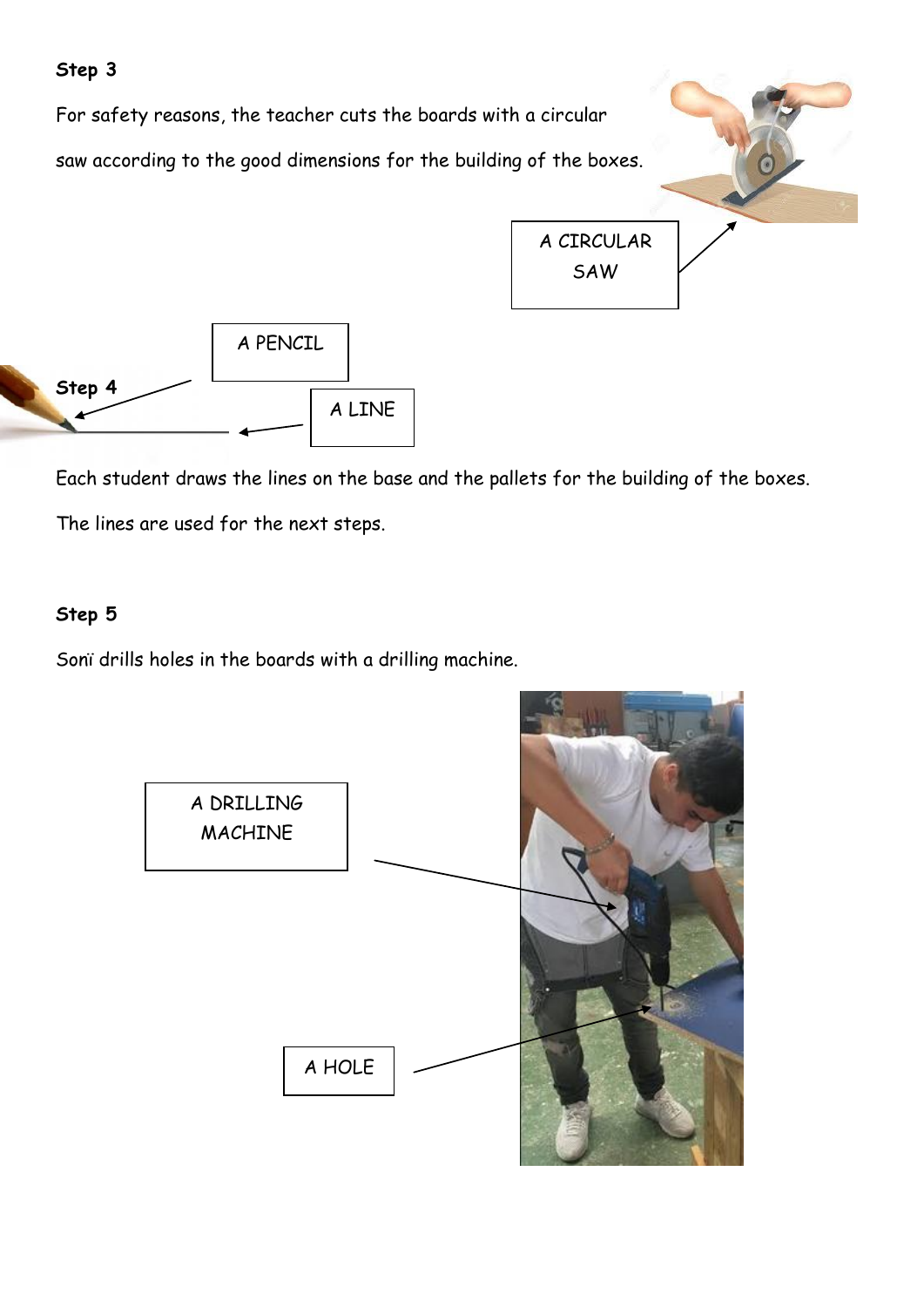Everybody builds the boxes by joining the boards and the sides on the base with screws. They join everything with a screwdriver.